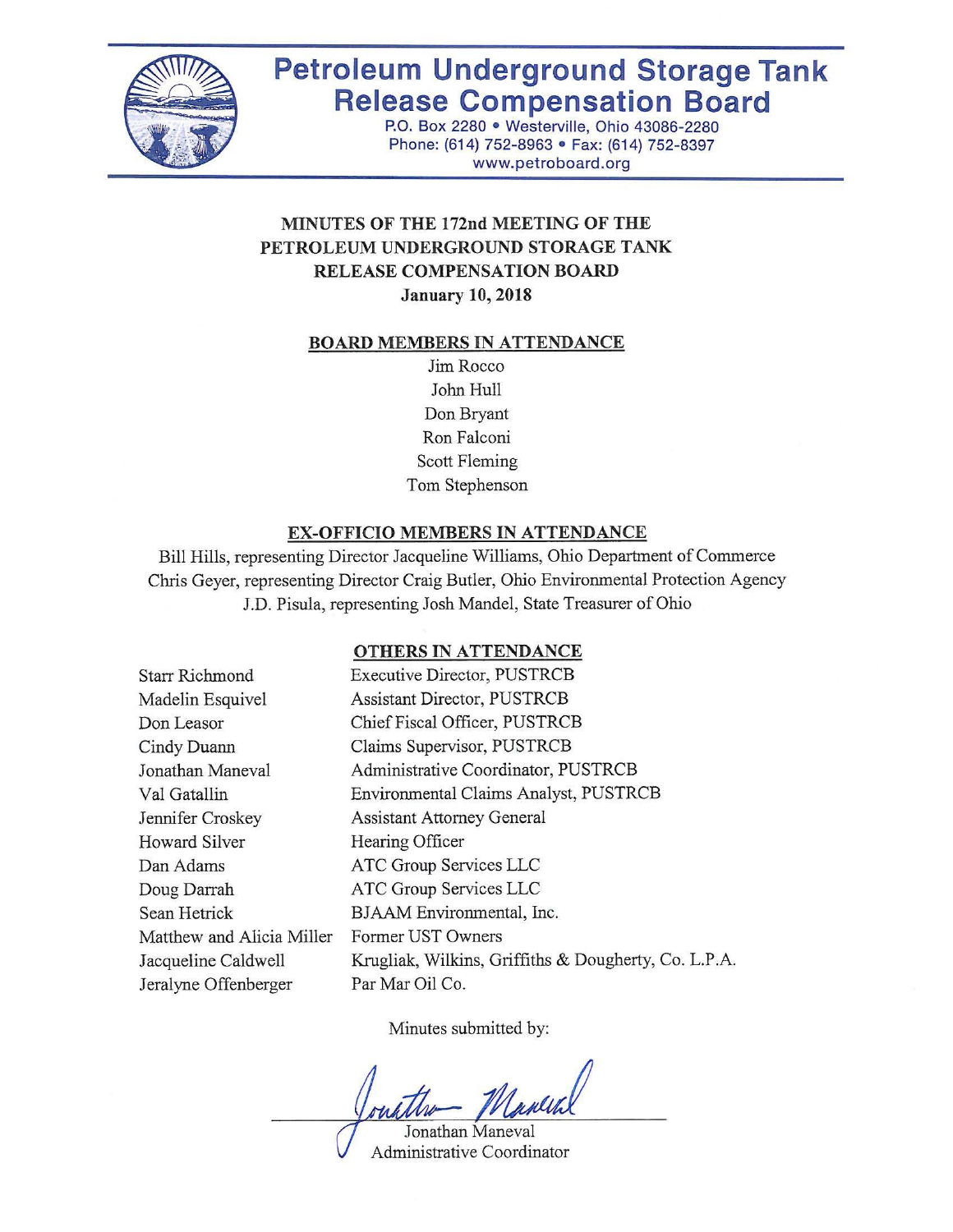## **Call to Order:**

Chairman Rocco convened the one hundred seventy-second meeting of the Petroleum Underground Storage Tank Release Compensation Board on Wednesday, January 10, 2018.

The following members were in attendance: Jim Rocco; John Hull; Don Bryant; Ron Falconi; Scott Fleming; Tom Stephenson; Bill Hills, representing Director Jacqueline Williams, Ohio Department of Commerce; Chris Geyer, representing Director Craig Butler, Ohio Environmental Protection Agency; and J.D. Pisula, representing Josh Mandel, State Treasurer of Ohio.

#### **Minutes:**

Chairman Rocco asked if there were any comments or questions regarding the minutes from the November 29, 2017 Board meeting and there were none. Vice-Chairman Hull moved to approve the minutes. Mayor Falconi seconded. A vote was taken and all members voted in the affirmative. The minutes were approved as presented.

## **BUSTR Report:**

Chairman Rocco called upon Bill Hills, Bureau Chief, to present the Bureau of Underground Storage Tank Regulations' (BUSTR) report.

Mr. Hills reported that an intermittent employee is being used to assist in the file room until the clerk position can be filled with a permanent employee. He stated that 33 grants totaling over \$5.1 million had been awarded through the Abandoned Gas Station Cleanup Grant Program and that eight grant applications are currently being reviewed. The program is administered by the Ohio Development Services Agency, in partnership with the Ohio Environmental Protection Agency and BUSTR, and has \$20 million available to local government entities to cleanup abandoned gas station sites.

Mr. Hills reported that a certified installer course will be held at the State Fire Marshal Academy the week of February 5, 2018, and a certified inspector course will be offered the week of February 22, 2018. He explained that these courses were designed specifically for cities with delegation of authority, which allows for them to perform their own UST system inspections.

Mr. Hills stated that a proposed rule amendment to increase the annual registration fee from \$50 per tank to \$100 per tank was submitted to the Common Sense Initiative (CSI) Office on December 20, 2017, and the comment period ended on January 4, 2018. He said, once the CSI Office issues its recommendation, the intent is to proceed with the filing of the rule with JCARR (Joint Committee on Agency Rule Review) on January 12, 2018. He explained that the additional monies generated by the fee increase will support BUSTR's inspection program. He added that both he and the Fire Marshal appreciated the letter in support of the fee increase that was submitted to the CSI Office by the Board's Executive Director, Starr Richmond.

Mr. Hills reported for the week ending December 30, 2017, there were 21 new inspections performed for a total of 4,719 inspections for the three-year inspection cycle. He said that one NFA (no further action) was generated during the week ending December 30, 2017, for a total of 111 NFAs for the grant cycle ending September 30, 2018.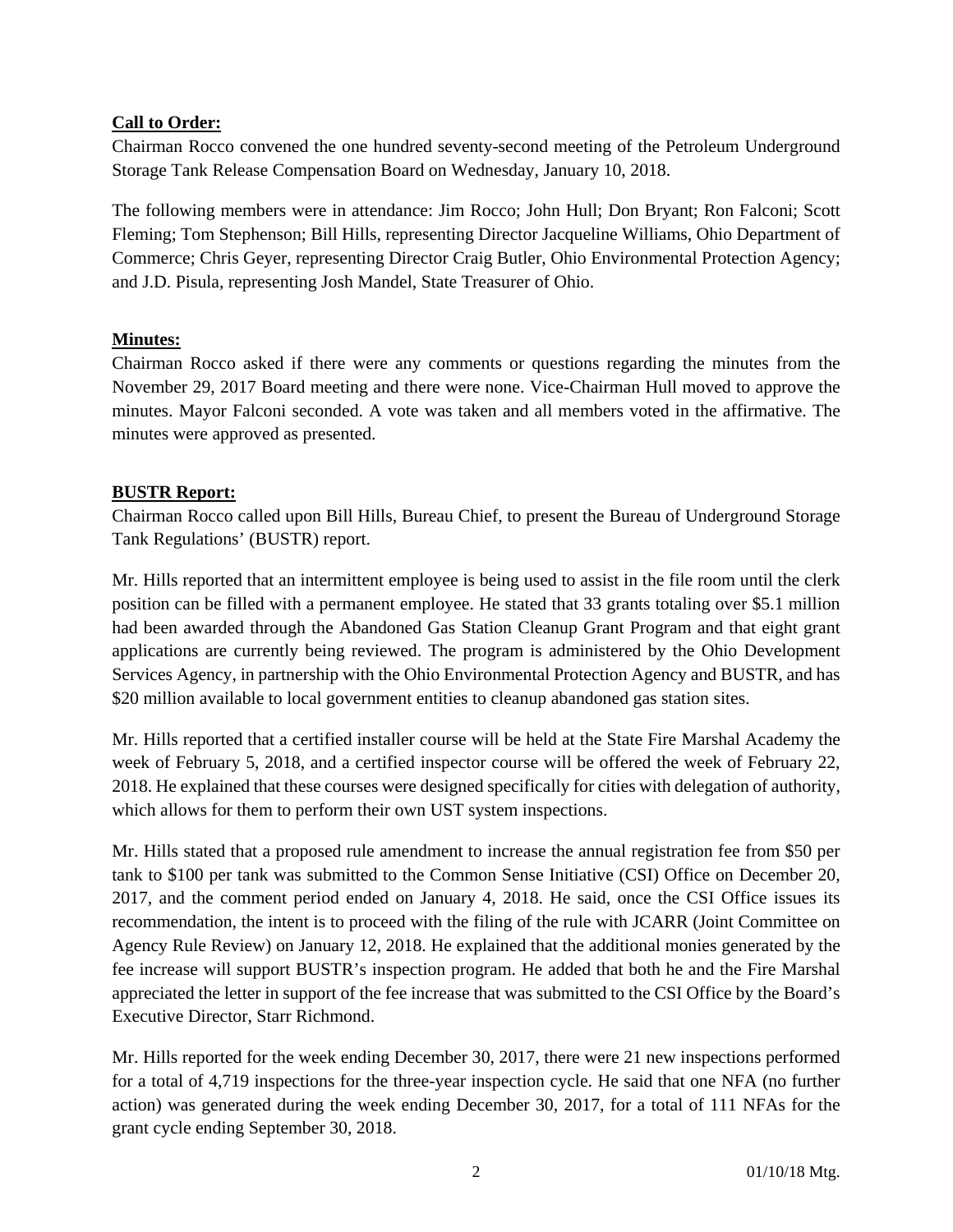Mr. Hills stated that as of December 30, 2017, there were 21,254 registered underground storage tanks (USTs) and 3,605 owners of 7,200 registered facilities. He said that as of January 9, 2018, just over 30,000 NFAs had been issued throughout the history of the BUSTR program.

## **Financial Reports:**

Chairman Rocco called upon Don Leasor, Chief Fiscal Officer, to present the financial reports.

#### *Audit Update*

Mr. Leasor stated that Kennedy Cottrell Richards had submitted the audited financial statements for the year ending June 30, 2017, to the Auditor of State prior to the December 31 submission deadline and thanked the members of the Finance Committee for their review and comments. He explained that the Auditor of State will perform a desk review of the financial statements and then the reports will be released to the public. Chairman Rocco noted that there were no findings or recommendations to report as a result of the audit, and the auditing firm issued a clean or unmodified opinion as had been discussed at the November Board meeting.

## *October and November Financials*

Mr. Leasor said the October and November financials were emailed to each member. He asked if there were any questions or concerns regarding these reports, and there were none.

Mr. Leasor reported as of January 9, 2018, the unobligated account balance is \$26.9 million. He said this amount includes \$10.9 million in STAR Ohio (State Treasury Asset Reserve of Ohio) and the custodial account, and \$16 million invested in U.S. treasuries and U.S. agency callable bonds. He noted that an additional \$2 million had been invested in U.S. agency callable bonds as approved at the previous Board meeting. Chairman Rocco asked what was the current rate and Mr. Pisula replied that it was 2.31%.

Mr. Leasor said at the June Board meeting, \$9 million was obligated for the payment of claims and the obligated account balance as of January 9, 2018, is \$5.7 million.

Mr. Leasor said that as of November 30, 2017, expenses should be around 41.6% of the amount budgeted for the fiscal year. He said, the claims expense for the month of November was about \$771,000, and to date, approximately \$3.3 million had been paid for claims for fiscal year 2018.

Mr. Leasor reported that as of November 30, 2017, approximately 98% of the budgeted revenues, net of refunds, had been collected. He said information on refunds and fee collections would be presented with the compliance and fee assessment report.

Mr. Leasor reported that operating expenses for the month of November were approximately \$168,000. He said the expenses for temporary services were 87.4% of the amount budgeted and explained that this was due to the use of two employees to fill vacant positions. He said currently, a temporary employee is being used to fill the office assistant position, and the other position has been posted to fill with a permanent employee. He pointed out that employee expenses were 125.4% of the amount budgeted. He explained that these expenses were for staff parking passes at the LeVeque Tower office location and the overage resulted from the move being delayed.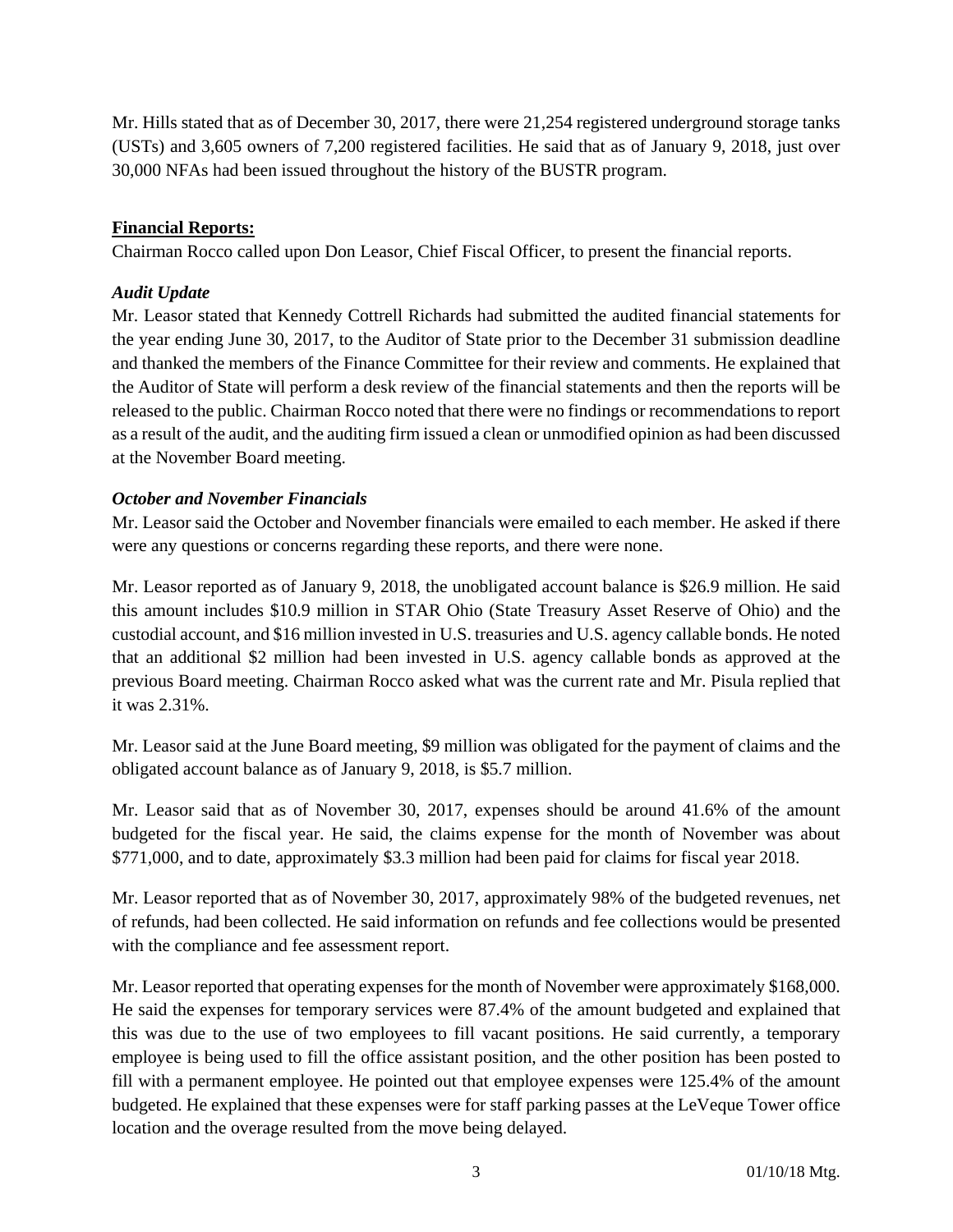Mr. Leasor stated that telephone expenses are at 118.2% of the budgeted amount and explained that cost estimate for the installation and setup of the internet connection and VoIP services was significantly below the actual costs.

Mr. Leasor said postage expenses were 55.4% of the amount budgeted. He said this was due to postage fees for the final quarter of fiscal year 2017 being paid in August of fiscal year 2018. He said these charges include fees for the annual fee statement mailing, which is sent by certified mail.

Mr. Leasor said overall expenses are at or below where they should be at this time in the fiscal year.

## **Compliance and Fee Assessment Report:**

Chairman Rocco called on Madelin Esquivel, Assistant Director, to present the compliance and fee assessment report.

Ms. Esquivel reported as of December 31, 2017, refunds totaling \$20,168 have been paid out to 20 owners for the 2017 program year. She said as of December 31, 2017, there are 2,862 pending refunds totaling \$1,433,984 million. She said that \$5,095 in refunds was used to offset prior years' outstanding fees.

Ms. Esquivel reported as of December 31, 2017, the fees collected by the Attorney General's Office and Special Counsel less collection costs totaled \$59,628. She said no accounts have been certified to the Attorney General's Office for collection since July 1, 2017. She said the next certification will occur in the end of January and will include the 2017 program year's fees as well as any prior years' fees that are outstanding and have not yet been certified.

Ms. Esquivel said that no Orders Pursuant to Law are under appeal and one Determination to Deny a Certificate of Coverage is currently under appeal for which a hearing was held on August 3, 2017.

Ms. Esquivel stated that two Ability to Pay Applications are pending review. The Ability to Pay program allows former UST owners experiencing financial difficulty to apply for and receive a determination of their ability to pay delinquent fees.

Ms. Esquivel reported that as of January 2, 2018, a total of 2,835 Certificates of Coverage have been issued thus far for program year 2017. She said there are 260 Applications for Certificates of Coverage currently in process. She said that as of January 2, 2018, a total of 55 notifications of Pending Denial and eight Determinations to Deny a Certificate of Coverage have been issued.

Ms. Esquivel stated that there are 49 uncashed refund checks, totaling \$38,346. She said there are five owners with pending refunds totaling \$7,090 to whom letters have been sent notifying them that more information is needed before their refunds may be issued. She said there are 27 owners with pending refunds totaling \$31,245 for which information had been requested, but no responses have been received.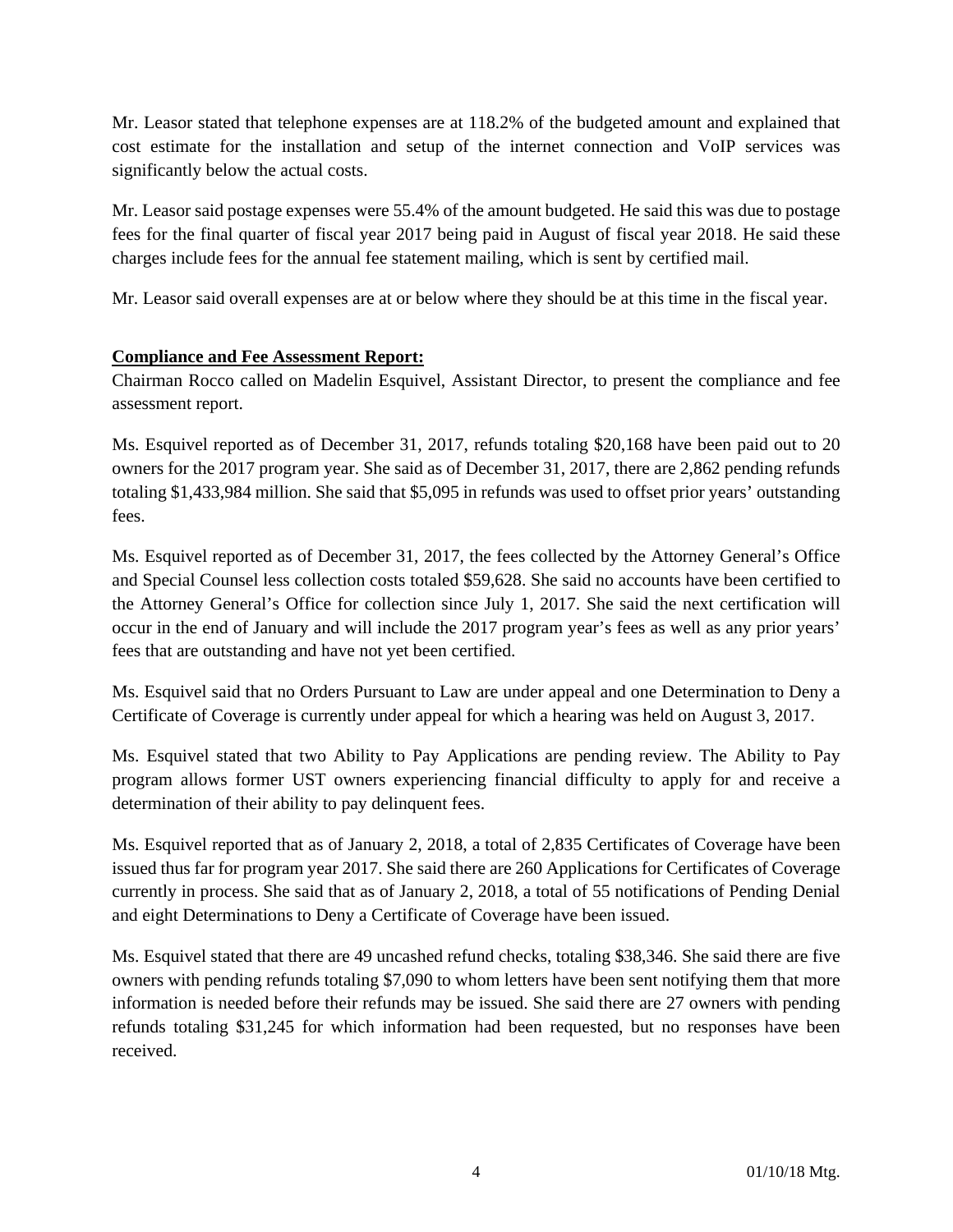#### **Claims Reports:**

Chairman Rocco called on Cindy Duann, Claims Supervisor, to present the claims reports.

Ms. Duann said in 2018 the Fund reached a new milestone of reimbursing over \$250 million in claim payments in the past 27 years. She said this money has helped to clean up over 3,100 petroleum releases of which about 79.4% were granted NFA status by BUSTR. She said the average cleanup cost for each release that received an NFA was about \$132,000 and the average payout per release was just under \$72,000.

Ms. Duann reported that as of January 2, 2018, a total of 1,505 claims with a total face value above the deductible amount were pending review. She noted that claims received in the month of September 2017 are currently being reviewed by the staff. She noted that as of January 2, 2018, a total of 21 claim settlement determinations were under appeal.

Ms. Duann reported that, during the previous six months, a total of 258 claims were received and in these months, the staff settled or closed a total of 310 claims. She stated that the total claim settlement offer for this six-month period was \$3.46 million and the average per-claim payout was about \$12,300. She pointed out that this was slightly higher than the previous years' averages. She said that the average claim payout ratio is also higher than previous years' averages at about 79.4% and explained that this means that more of the claimed costs are being allowed and the disallowed costs have decreased.

Ms. Duann said that, during the months of July through December, 35 eligibility applications were received and 41 eligibility determinations were issued. She said of the 41 determinations, 19 were approved and 22 were denied, including 16 being denied for no release being demonstrated or no corrective action work being required by BUSTR. She said because only 19 eligibility applications were approved in program year 2017, the number of claim submissions received in the upcoming year may decrease. She said currently, 27 eligibility applications are pending review and eight determinations are under appeal.

Ms. Duann reported that 57 pre-approval requests had been received in the months of July through December and 60 cost pre-approval notifications were issued. She said with the exception of annual Remedial Action Plans and Monitoring or Calibration Plan the number of cost pre-approval requests has been consistently decreasing over the past few years.

## **Unfinished Business:**

#### *2018 Deductible Amounts*

Chairman Rocco reminded members that at the November Board meeting, the Board had discussed the annual per-tank fee for the upcoming program year and elected to decrease the annual fee from \$400 to \$350 per tank. He noted that the Board did not take formal action concerning the deductible amounts for the upcoming year as required by the statute and explained that the Finance Committee's recommendation was to make no changes to the deductibles. He then requested a motion to adopt the recommendation of the Finance Committee to make no changes to the deductible amounts for program year 2018. Vice-Chairman Hull so moved. Mr. Stephenson seconded. A vote was taken and all members voted in the affirmative. The motion passed.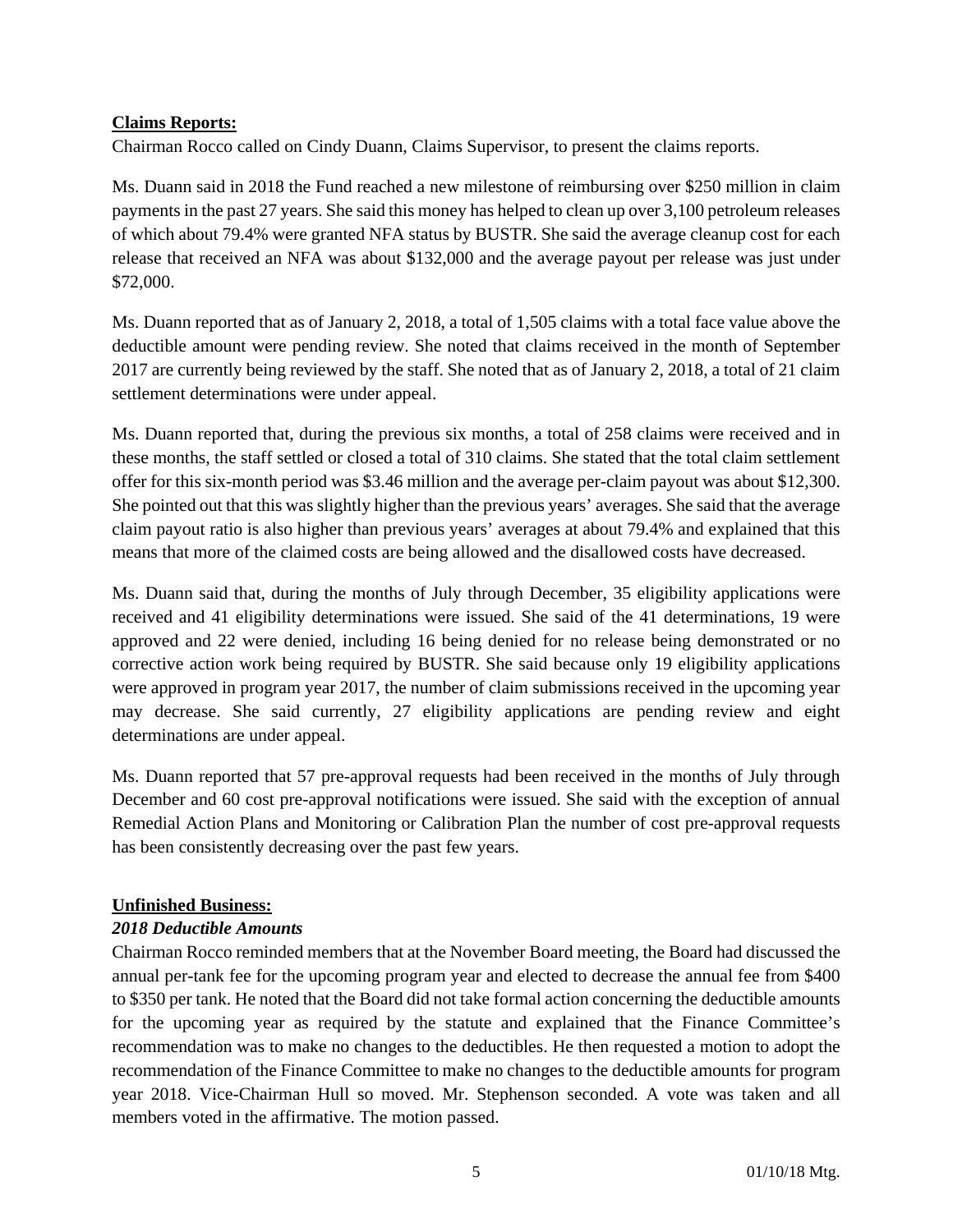# **New Business:**  *Administrative Appeal – Report & Recommendation*

Chairman Rocco called upon Howard Silver, the Board's Hearing Officer, to present the Report and Recommendation concerning the Determination to Deny a Certificate of Coverage and the Eligibility Determination issued to Matthew and Alicia Miller.

# **Facility Number: 23812-0001, Matthew and Alicia Miller 522 Dover Road, Sugarcreek**

Mr. Silver said the cases before the Board concerned Matthew and Alicia Miller who purchased a former Sunoco gas station in Sugarcreek, Ohio. He said the Millers had purchased the property with the intention of opening a winery and had no interest in operating it as a gasoline station. He explained that the sale of the property occurred on February 8, 2016, and there were three 6,000-gallon gasoline underground storage tanks located at the site at the time of transfer.

Mr. Silver said that following the sale, the Millers sent to the Board a Transfer of Ownership Form along with a \$500 check as payment of the transfer fee. He explained that after these materials were received, on February 23, 2016, the Board's Executive Director sent the Millers a Notice of Pending Denial that explained that in order for a Certificate of Coverage to be granted, a completed Application for Certificate of Coverage must also be received by the Board. He noted that this application includes a certification that the tanks are in compliance with applicable State Fire Marshal rules and a statement of financial responsibility for the Fund deductible amount, which are required by the Board's rules. He stated that the letter informed the Millers that the completed application was to be provided within 30 days from the mailing of the notice or the Certificate would be denied. He said the requested application was not received and after the 30 days passed, on April 5, 2016, the Board's Executive Director issued another letter stating that since no response had been received, the Certificate of Coverage was denied. He said that on April 27, 2016, the Millers filed an appeal of the denial of the Certificate of Coverage. He noted that this was a summary of the first case concerning the denial of the Certificate of Coverage, and the timely and appropriate appeal by the Millers.

Mr. Silver said, on June 30, 2016, the Millers filed an Application for Financial Assurance Fund Eligibility in order to be determined eligible for the reimbursement of corrective action costs from the Fund and on May 5, 2017, the Executive Director sent a letter to the Millers denying their request for eligibility under the Fund. He explained that the primary reason that eligibility was denied, was because the Millers did not have a Certificate of Coverage. He said that decision was timely appealed by the Millers on June 1, 2017.

Mr. Silver stated that an adjudication hearing was conducted with evidence submitted into the record and testimony from witnesses, and thereafter he issued his Report and Recommendation. He said that he considers his role as the hearing examiner for the Board to be an interpreter of administrative rules and laws and the application of that authority to the facts that have been determined at the hearing. He said that in making that application in this case, the facts that were determined, and the authority both of the Ohio Revised Code and the rules adopted by the Board in the Ohio Administrative Code, he found there to be no basis for overturning the Executive Director's determination to deny the Certificate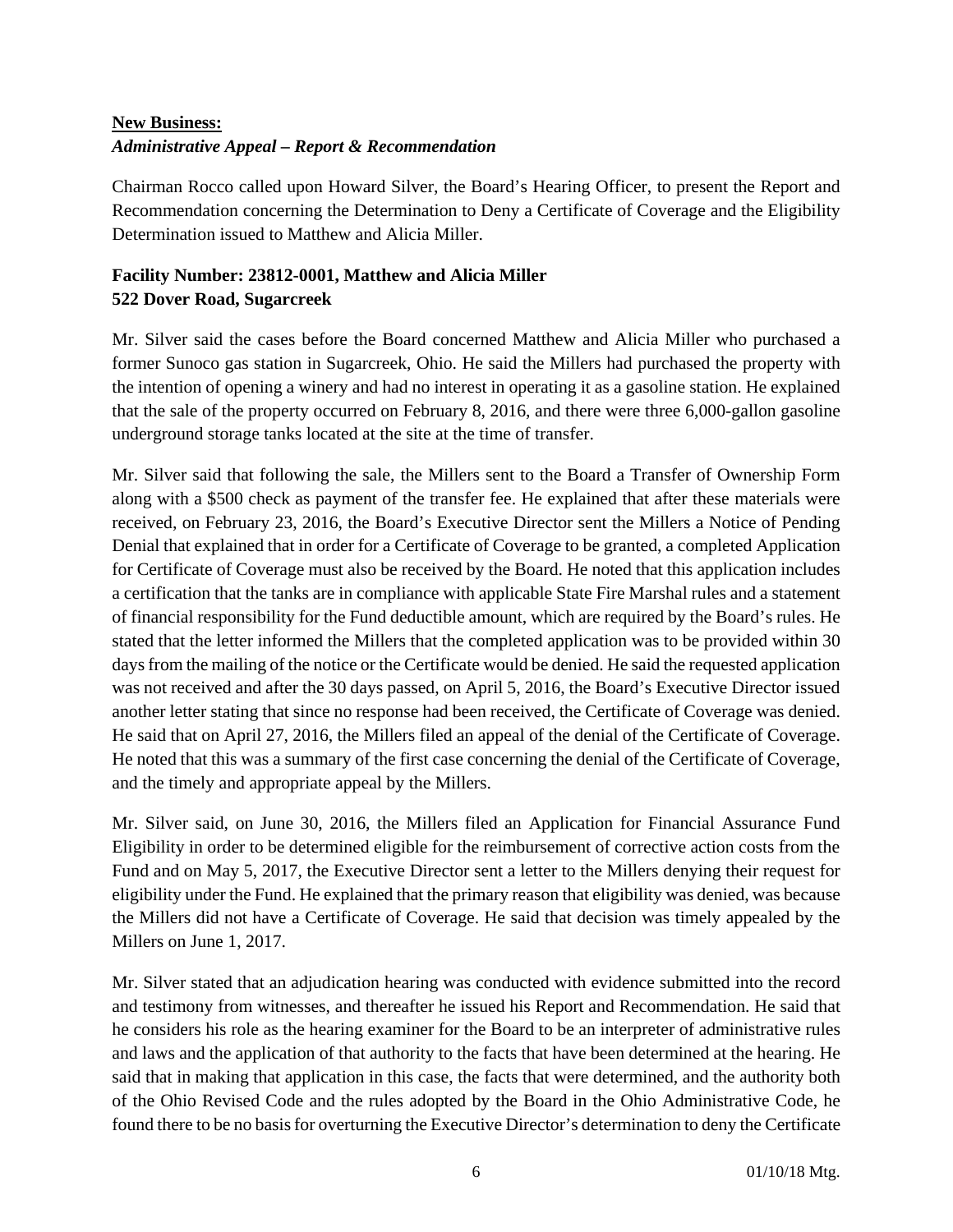of Coverage. He added that he does not have the authority to change the law, change the rule, or ignore any part of it. He stated that after consideration and analysis of the facts, there was no legitimate basis to issue the Certificate of Coverage, and therefore there was no basis to grant eligibility under the Financial Assurance Fund.

Mayor Falconi asked whether the Millers had offered any explanation as to why they did not submit the application as requested. Mr. Silver said that his impression from the testimony was that they had every intention of complying and thought they had already complied with the request, and their argument was that they made a good faith effort. Mr. Geyer asked whether the prior owner of the property possessed a Certificate of Coverage until the date of the sale, and Mr. Silver confirmed that a Certificate had been issued to the previous owner, Mr. Hostetler. Mr. Silver noted that the evidence in the record showed there was an attempt in the eligibility application to identify Mr. Hostetler as the operator of the UST system, and establish eligibility under his Certificate of Coverage, but that was not to be found feasible. Mr. Hills asked why it was not feasible. Mr. Silver explained that the property was sold after Mr. Hostetler had become very ill and he was not in fact a day-to-day operator of the tanks.

Mr. Hills said there are indications in the report that the Millers attempted to transfer the Fund coverage after they bought the facility. He commented that since the tanks have been removed and contamination was found at the site, he is concerned that there is no incentive to clean it up if there is no compensation from the Fund. Mr. Silver noted that the matter could have been resolved to everybody's satisfaction and in compliance with the law as written, but, as he stated in the report, that administrative process was not accomplished. He added that the notice was properly provided, and the steps that were needed to issue the Certificate were delineated and described in detail, and the deadline was also provided.

Mr. Geyer said that he agreed with Howard's interpretation of the law and thanked him. He said it strikes him as unlikely that the release occurred between February 8, 2016, when the Millers purchased the property and when the release was found on April 5, 2016. He asked if engineers looking at the site were to offer a valid opinion that the release occurred prior to the transfer of the property, it could be covered under Mr. Hostetler's Certificate of Coverage. Mr. Fleming then asked whether the tanks were empty and Mr. Silver said the tanks were empty prior to their removal and an invoice shows that the last delivery of gasoline occurred sometime in August of 2015. Mr. Silver stated that his understanding of the law is that to be determined eligible under the Fund, a valid Certificate of Coverage must exist and the tanks must be in compliance at the time the release is suspected. Chairman Rocco said if the release occurred prior to the transfer of the property then there was a responsibility of that prior owner to report the release, and there would be a question of whether the tanks were in compliance at that time.

Chairman Rocco stated that the primary legal question at issue is whether the transfer of the Certificate of Coverage was in accordance with the Board's rules, and noted there have been similar cases in the past resulting from administrative errors where an applicant has failed to submit the application within the required timeframes, or an applicant has failed to respond to similar letters that requested additional information. He said the Board will have to decide whether to uphold the recommendation.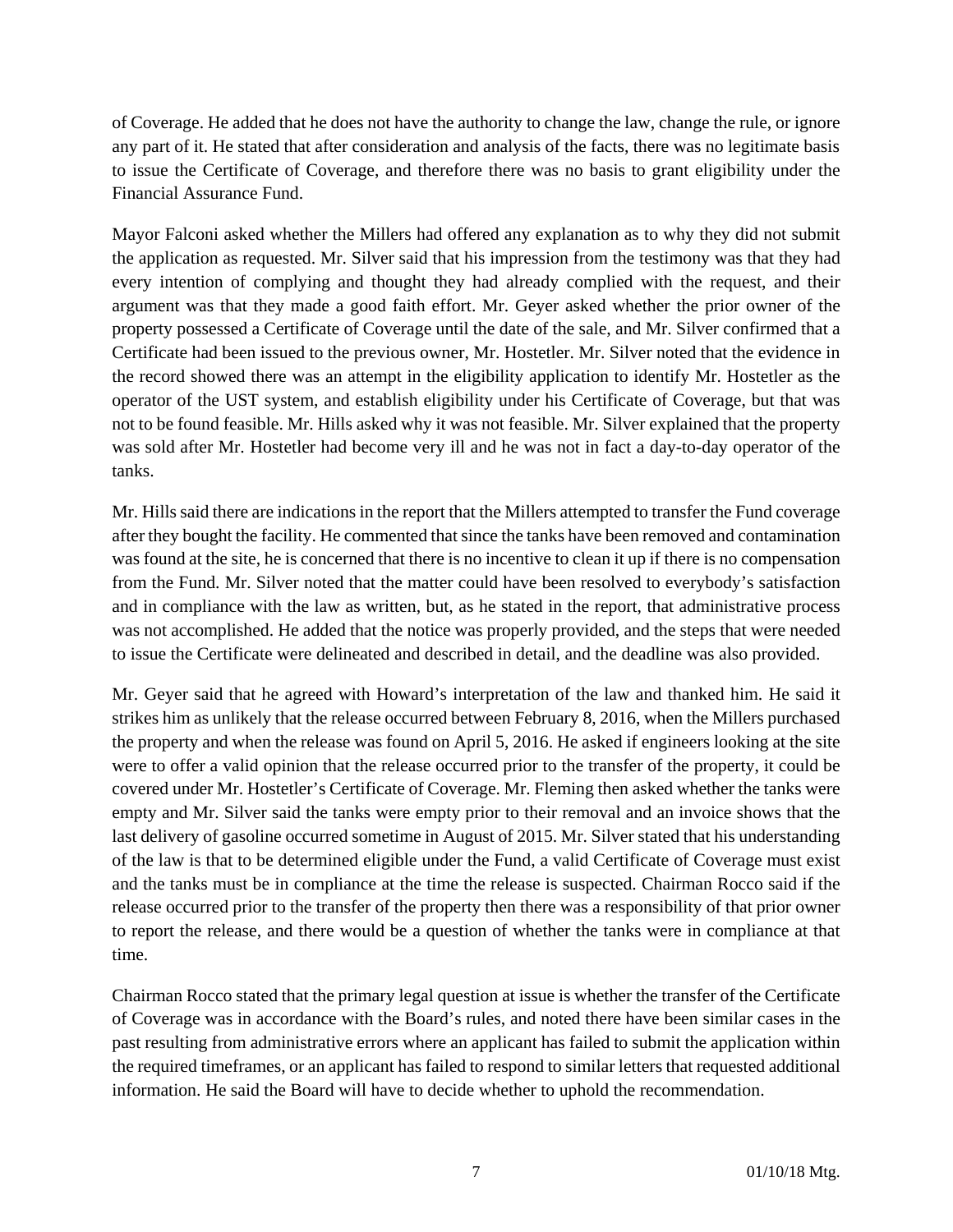Chairman Rocco stated that objections to the Report and Recommendation had been filed by the Millers' counsel and asked the Board's Assistant Attorney General, Jennifer Croskey, to explain the process to the Board. Ms. Croskey stated that the Ohio Administrative Procedures Act allows for objections to the Report and Recommendation to be filed, however, the Administrative Procedures Act does not specifically provide for a response to those objections to be filed. She then directed the Board members to a motion she had filed seeking permission to respond to the objections filed by the Millers. She noted this motion was filed *Instanter*, a Latin term meaning automatically. She pointed out that if the Board grants permission to file the response, a proposed entry for the Chairman was provided in the notebooks along with the memorandum in opposition to the objections. She said the response simply addresses what was found to be at issue in terms of the objections. Chairman Rocco pointed out that the motion, the proposed entry, and the memorandum were behind the Tab 6 green divider page in the Board members' notebooks. He then requested a motion to approve the Director's motion for leave to respond to the objections filed by the Millers. Vice-Chairman Hull so moved and Mr. Hills seconded. Chairman Rocco asked if there were any questions, and there were none. A vote was taken and all were in favor. The motion passed.

Chairman Rocco invited the Millers' counsel, Jacqueline Caldwell, to address the Board. Ms. Caldwell restated the circumstances under which the Millers acquired the fueling station and explained in detail the actions the Millers took before and after the sale of the property to transfer the Certificate of Coverage. She reiterated that the Millers submitted the completed Transfer of Ownership Form along with the \$500 transfer fee payment to the Board. She said they also obtained a letter from their bank with the intention of demonstrating financial responsibility for the deductible amount, but had mailed that letter to BUSTR as they were unaware that BUSTR was a different agency from the Board. She said by signing the Transfer of Ownership Form the Millers believed they had certified that the tanks were in compliance with the State Fire Marshal's rules. She said that in conjunction with taking these steps, the Millers worked with BUSTR to obtain removal permits and pay the necessary filing fees to transfer ownership with that agency. She said the Millers truly believed they had taken all steps necessary to transfer the Certificate of Coverage and be in compliance with the law. She noted that in addition to the Fund coverage, the Millers also attempted to obtain an insurance policy and part of that application included a certification that the tanks are in compliance with BUSTR regulations. She noted this application was sent to the potential insurance company and not sent to the Fund. She said she believes it shows that the Millers took every effort to try to be compliant with both BUSTR and the Fund.

Ms. Caldwell stated that while the Millers received the February 23, 2016 letter, they unfortunately did not read it carefully, and believed it to be a request for information that was previously provided. She commented that the Millers are from a small town in Ohio and are not sophisticated in the requirements and regulations that go along with tank systems. She said that in his testimony, Mr. Miller stated he believed he had sent the necessary information and thought perhaps it had not yet been received by the Board. She said he did not read the application attached to the letter. Chairman Rocco clarified that the letter specifically requested two things, the certification that the tanks are in compliance with the State Fire Marshal's rules and the statement of financial responsibility for the Fund deductible. He then asked Executive Director Richmond if the requested information had been received within the 30-day period if she would have processed the issuance of the Certificate. Ms. Richmond explained that if the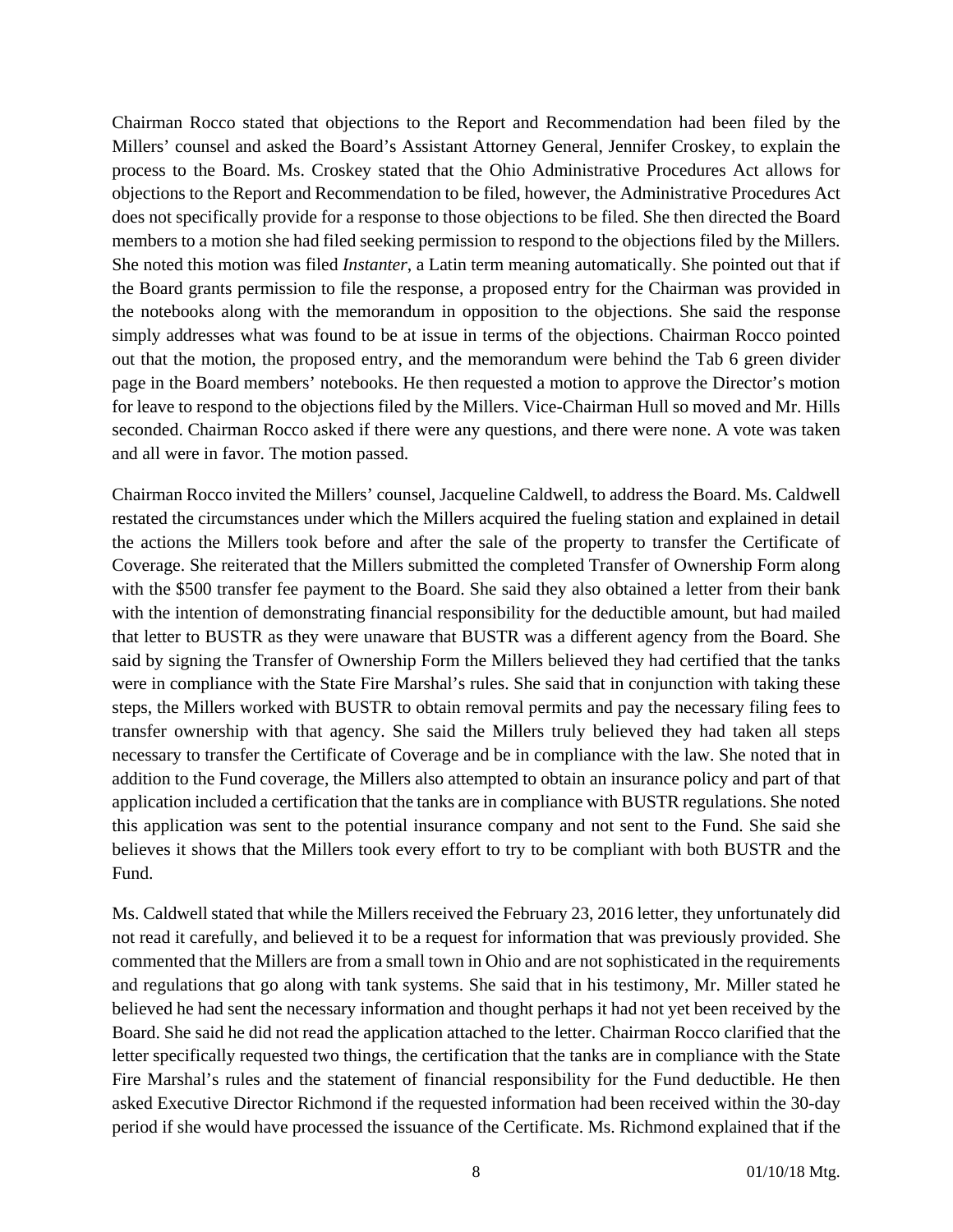completed Application for Certificate of Coverage had been received within that 30-day period then their Certificate would have been issued and been effective the date the transfer fee payment was received. She noted that the application includes the certification of compliance with the State Fire Marshal's rules and a statement of financial responsibility.

Chairman Rocco asked whether the tanks were in fact in compliance with BUSTR's rules at the time of their removal. Ms. Caldwell stated that to everybody's knowledge the tanks were in compliance. She said because the Millers did not understand the importance of the date the tanks were last used, they never asked for that information from Mr. Hostetler before he died and the only information available was a product delivery invoice showing that fuel was last delivered in August of 2015. Chairman Rocco pointed out that BUSTR's rules require the tank owner to acquire certain permits and to take certain actions when tank systems are out of service beyond 90 days and beyond a one-year period. Mr. Stephenson commented that BUSTR's rules also require tank systems to be monitored monthly for leaks and for those records to be maintained for two years, and if it could not be determined when the tanks were last used, then the tanks could not have been in compliance. Ms. Caldwell responded saying that perhaps those records do exist, and the burden of proof is on the Board to prove whether or not they exist.

Vice-Chairman Hull asked if a Certificate of Coverage issued to a previous owner remains in effect until it is rescinded or it is transferred regardless of who owns the property. Ms. Richmond stated that the original owner's Certificate was no longer in effect after the sale of the tanks. She added that when the eligibility application was received by the Board, both Mr. Hostetler and the Millers had signed it and she issued two eligibility determinations; one to the Millers and one to Mr. Hostetler. She noted that the Millers appealed their determination, but Mr. Hostetler did not. She explained that eligibility was denied to Mr. Hostetler because he was not a responsible person since he was neither the owner nor the operator of the USTs at the time the release was discovered.

Ms. Caldwell said that in her objection she presented an Ohio Supreme Court decision which was not included in the hearing and asked the Board to review the decision and to apply that standard in reviewing the Millers' case. Chairman Rocco said he recognized that objections were filed, but the Board was not rehearing the case. He said the Board would only be addressing the question of whether the administrative process in the Board's rules for transferring a Certificate of Coverage was followed, and whether the Executive Director's decision to deny the Certificate was valid based on the Board's rules. He said when it is clear the information has not been properly submitted, the Board has always taken an action to uphold its rules.

Following some further presentation of the Millers' objections by Ms. Caldwell, Chairman Rocco called upon Ms. Croskey to comment on the appeals and the Millers' objections. Ms. Croskey stated that the case law Ms. Caldwell referenced in the objection was fundamentally different than the Millers' case. She pointed out that in the Millers' case, no communication or letter was sent to the Board after the Director requested the completed application, but in the Supreme Court case discussed by Ms. Caldwell, a correspondence was sent from the Board of Elections to the Commissioners, although it did not include the statutorily required certification. She said the Millers' case is quite different because the letter to demonstrate their financial responsibility was sent to BUSTR and a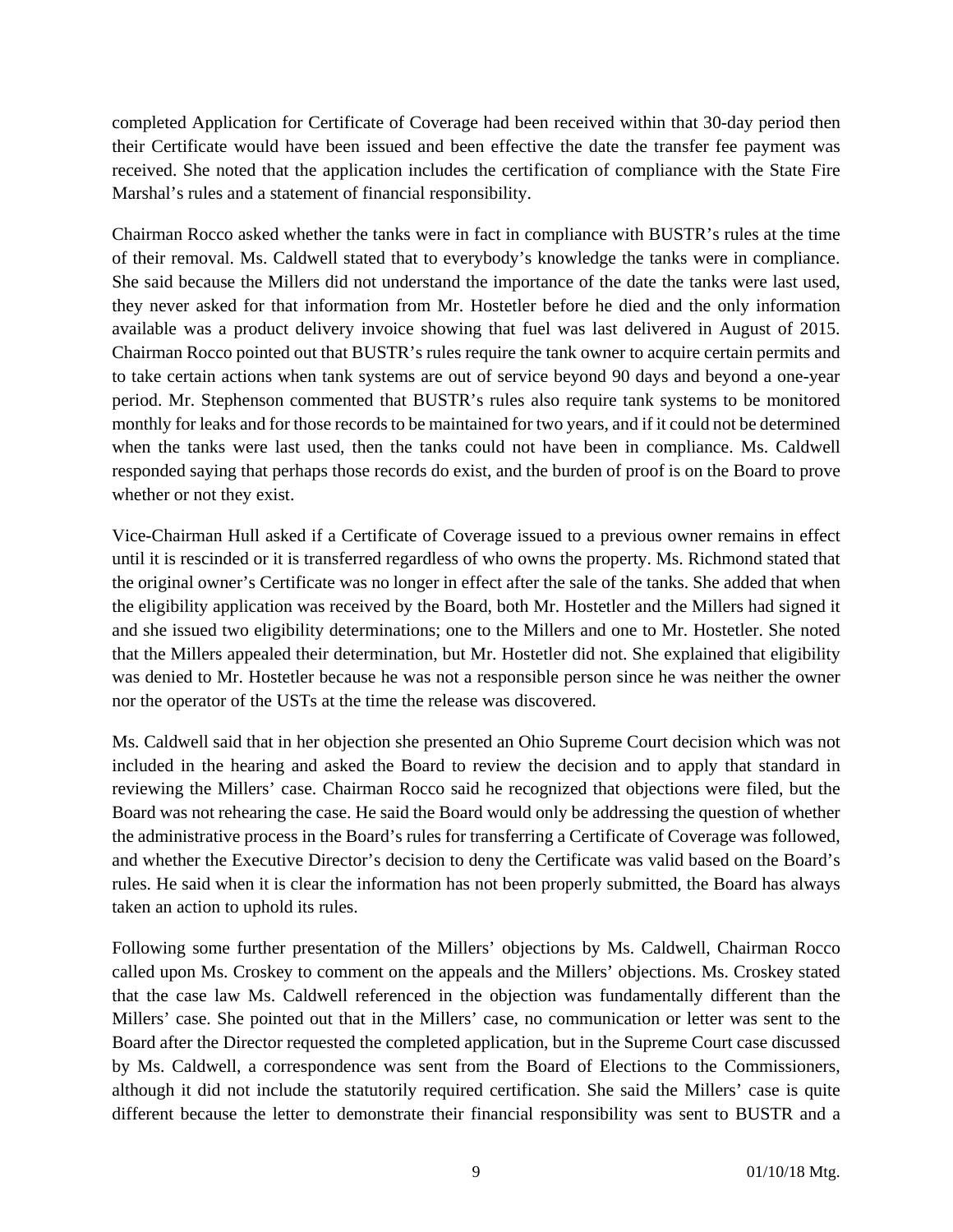certification that the tanks were compliance with the State Fire Marshal's rules was sent to an insurance company.

Ms. Croskey explained that the Hearing Officer's report recommends that the Executive Director's determination to deny the Certificate of Coverage be upheld, and on that basis, eligibility to receive reimbursement from the Fund should also be denied. She restated that the reason the Certificate was denied was because the Millers did not submit the necessary application as requested by the Executive Director. Mayor Falconi asked whether the Board would need to vote on the denial of eligibility if the Board agreed to uphold the denial of the Certificate. Ms. Croskey explained that because two determinations were issued and both determinations were appealed, the Board would need to take action on both appeals.

Mr. Geyer asked if the Board could request the Executive Director to reopen Mr. Hostetler's denied eligibility determination for the consideration of additional information that might establish that the release occurred prior to the transfer to the Millers. Ms. Croskey explained that in the context of the appeals, she is defending the Executive Director's determinations, and any advice concerning legal questions the Board may have would be more appropriately addressed by another lawyer from within the Attorney General's Office. Mr. Bryant stated that he found it hard to believe that the tanks were in compliance at the time of their removal, if there were no monitoring records, inventory records, or sales records to show when the tanks were last used. Furthermore, he said he would like an opinion from an attorney concerning Ms. Caldwell's statement that it was incumbent upon the Board to prove whether or not those records exist.

Chairman Rocco recommended that the Board take no action with respect to the Report and Recommendation until another Assistant Attorney General could be brought in to ensure that the Board members' questions were fully and appropriately addressed. Mr. Hills then made a motion for the Board to take no action on the Report and Recommendation and to further evaluate the cases by bringing in another attorney for further discussion of the issues. Vice-Chairman Hull seconded.

Mayor Falconi stated that in his opinion the evidence had been sufficiently presented, and a vote concerning the Report and Recommendation should be taken. He pointed out that the matter has been unresolved for almost two years and said the Millers deserve to have an answer without further delay. Ms. Caldwell commented that her clients would be appreciative of the Board taking additional time to consider the unique facts involved before making its final decision. Chairman Rocco asked if there was any further discussion, and there was none. A vote was taken and all were in favor. The motion passed.

#### *Hardship Applications*

Chairman Rocco called upon Ms. Richmond to present the hardship applications.

Ms. Richmond stated that the Board's rule 3737-1-08 provides for an owner experiencing financial hardship to apply for hardship status with the Fund. She said granting hardship status allows for the acceleration of the review of the claims submitted by the owner. Ms. Richmond noted that granting hardship status does not increase the amount of reimbursement to the tank owner. She stated by accelerating the review of the claim, it reduces the financial burden the owner would experience if the claims were reviewed and settled in the normal course of business. She said, once granted, the hardship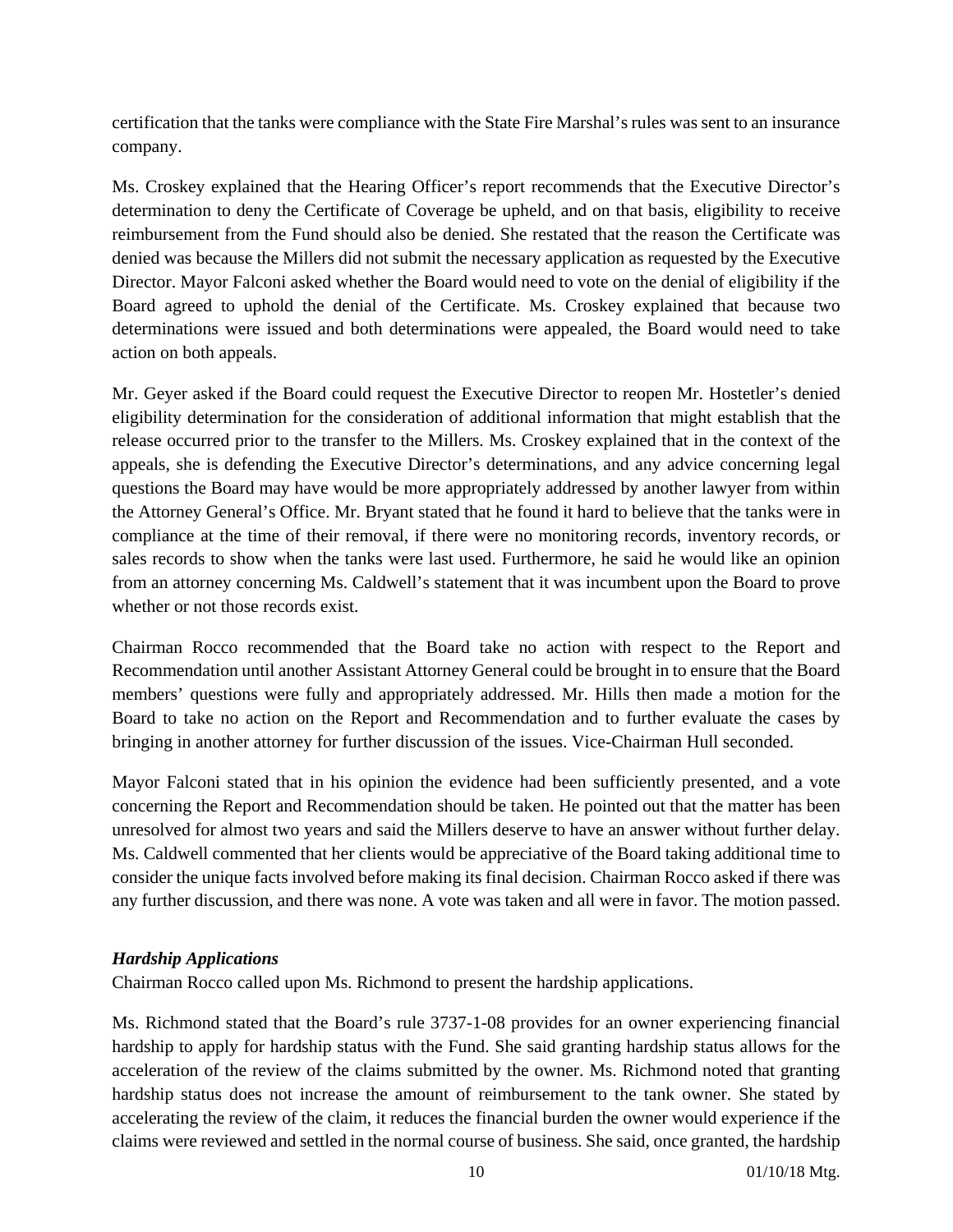status remains in effect for a one-year period, and at that time, the owner may reapply for hardship status.

Ms. Richmond stated that, in determining hardship status, the application and a minimum of two years of income tax records are reviewed. She said, in addition, a U.S. EPA financial capacity test is used to evaluate the owner's cash flow and determine if the owner is able to carry debt, in which case, the owner could finance the costs of corrective actions over time.

#### **Claim # 18752-0001/06/11/08, Owner – Charles Hanrahan**

Ms. Richmond said that Charles Hanrahan is the responsible person for a 2008 release that occurred at 3718 Lawrenceville Drive in Springfield, Ohio. She said this is his eighth request for hardship status.

Ms. Richmond said, to date, the Fund has reimbursed about \$617,000 to cleanup this release, and there is one claim with a face value of \$29,000 for which payment is pending. She noted that, based on the information provided in the hardship application and the costs that have been preapproved, the estimated cost of corrective actions for the next 12 months is \$62,000.

Ms. Richmond said that Mr. Hanrahan currently leases the facility to an automotive repair shop for \$600 per month. She said his annual household income is \$65,000, which exceeds the household living expenses and debt payments by \$19,000 per year. She noted he has about \$4,400 of cash on-hand and also has IRA investments.

Ms. Richmond said the U.S. EPA financial capacity test, which is based on cash flows anticipated over a three-year period, estimates that he can afford additional cleanup costs of \$22,500. She recommended, given the anticipated costs in the next year, as well as the likelihood of continued corrective action costs in subsequent years, that the Board approve the application and grant hardship status to Mr. Hanrahan. Vice-Chairman Hull so moved and Mayor Falconi seconded. A vote was taken and all members voted in the affirmative. The motion passed.

#### **Claim # 20240-0001/05/28/08, Owner – Amanda Carryout Inc.**

Ms. Richmond said Amanda Carryout Inc. is the responsible party for a 2008 release that occurred at 145 East Main Street in Amanda, Ohio. She explained that, as the incorporator, Mr. Allen Frank is requesting the Board grant hardship status to Amanda Carryout Inc.,

Ms. Richmond said, to date, the Fund has reimbursed \$324,000 for corrective actions for this release, and there is one claim totaling \$22,000 for which payment is pending. Additionally, the estimated cost of corrective action work expected to take place over the next 12 months is \$92,000.

Ms. Richmond said, based on Amanda Carryout's income tax records, the U.S. EPA ABEL model for corporations estimates a 70% probability that Amanda Carryout can afford \$64,000 in corrective action costs. She explained that the probability levels are based upon projected cash flows for the next three years. Given the costs over the next year are estimated at \$92,000 and it is anticipated that additional costs will be incurred in the following two years, Amanda Carryout does not have sufficient cash flow to carry the projected costs of corrective action. Ms. Richmond recommended that the Board approve the application and grant hardship status to Amanda Carryout, Inc. Vice-Chairman Hull so moved and Mr. Bryant seconded.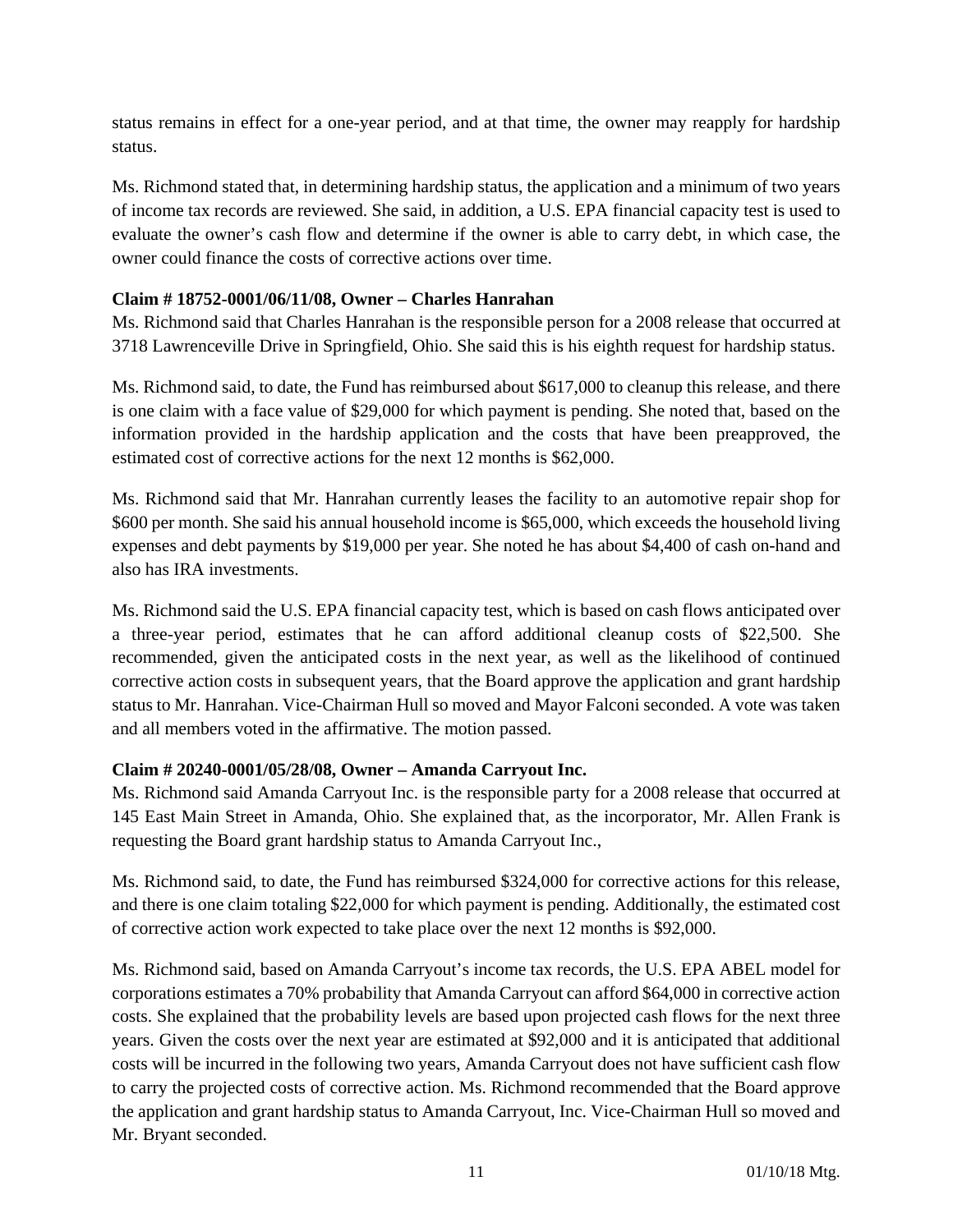Chairman Rocco asked whether Amanda Carryout or Allen Frank was the owner of the tanks. Ms. Richmond said that Amanda Carryout Inc. is the responsible party. Chairman Rocco said that the application appears to include the individual's assets as opposed to Amanda Carryout's financial information. Ms. Richmond explained that when a corporation has only one owner or an LLC has just one member, they tend to report their finances for both the corporation along with their personal information. Mr. Leasor explained that the application includes personal information, but the tax information for Amanda Carryout Inc. was used in the analysis. Chairman Rocco asked if there was any further discussion, and there was none. A vote was taken and all members voted in the affirmative. The motion passed.

#### **Certificates of Coverage – Ratifications:**

Chairman Rocco called upon Ms. Richmond to present the lists of owners who have either been issued or denied a Certificate of Coverage for ratification by the Board.

Ms. Richmond said the lists behind Tabs 9 and 10 are listings of facilities that, since the November Board meeting, had been issued or denied a program year 2016 or 2017 Certificate of Coverage.

Ms. Richmond said the process used to review the fee applications and issue or deny a Certificate of Coverage includes a review for completeness to determine full payment was received; financial responsibility for the deductible has been demonstrated; and the owner has certified with his signature that he is in compliance with the State Fire Marshal's rules for the operation and maintenance of petroleum underground storage tanks. She said, if these requirements are met and if the tanks existed in previous years, a Certificate for the subject tanks has been issued to the owner in at least one of the prior two years, then a Certificate of Coverage is issued.

Ms. Richmond explained that if deficiencies or compliance issues are identified, notice is provided to the owner in accordance with the Board's rules. The owner is provided 30 days to respond to the notice with information to correct the deficiency or compliance issue. If correcting information is not received within this time, a determination denying the Certificate of Coverage is issued to the owner.

She said the Board's rules and the Revised Code make provisions for an appeal of the determination. Ms. Richmond said that, throughout this process, the Board's staff works with the owner to correct the fee statement record and, if necessary, refers the owner to BUSTR to correct the registration record.

Ms. Richmond requested the Board ratify her actions with respect to the issuance of the 2016 program year Certificates of Coverage for the 12 facilities included on the list behind Tab 9.

Vice-Chairman Hull moved to ratify the issuance of the 2016 Certificates of Coverage for the facilities listed. Mr. Geyer seconded. A vote was taken and all members were in favor. The motion passed.

Ms. Richmond requested the Board ratify her actions with respect to the denial of the 2016 program year Certificates of Coverage for the two facilities included on the list behind the Tab 9 green divider page.